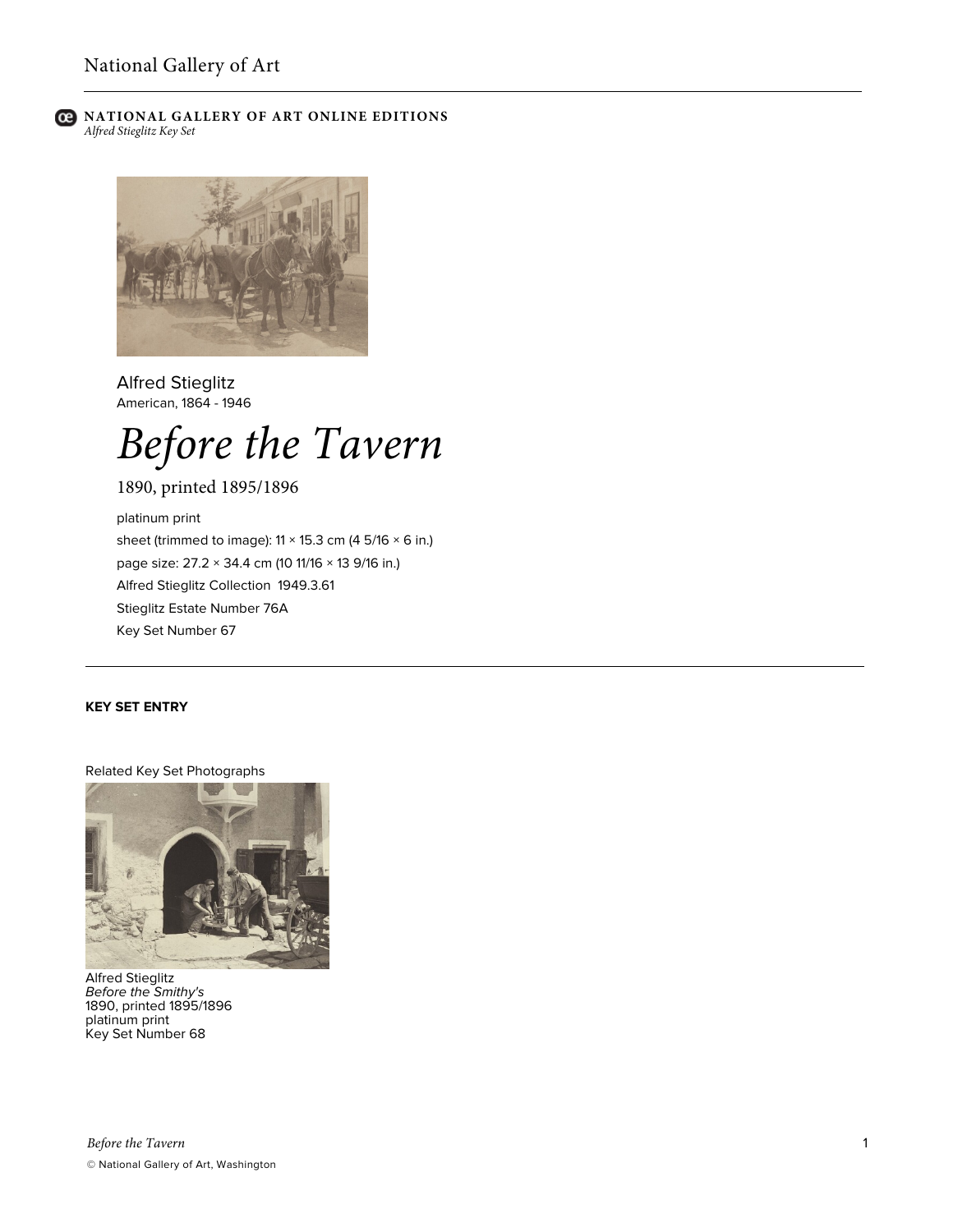### **NATIONAL GALLERY OF ART ONLINE EDITIONS** *Alfred Stieglitz Key Set*

## Remarks

Stieglitz submitted this image to *The Amateur Photographer*'s "Travelling Studentship Competition" as *Before the Wayside Inn*. The journal notes: "all the negatives are un-retouched, and no cloud negatives are used. They have been taken with a Steinheil Aplanat. The plates used include Obernetter, Eosine, Schlenssn, Perulz (eosine), and Lumière. The developers have been pyro and soda and iron, and the whole of the prints have been produced in platinotype" (*The Amateur Photographer* 12 [18 July 1890], 41).

#### Lifetime Exhibitions

A print from the same negative—perhaps a photograph from the Gallery's collection—appeared in the following exhibition(s) during Alfred Stieglitz's lifetime:

1891, New York, Fourth Annual Joint Exhibition (no. 302, as *Before the Wayside Inn*) 1891, New York, Society of Amateur Photographers (no. 219, as *Before the Wayside Inn*)

Lifetime Publications

A reproduction of this work appeared in the following publication(s) during Alfred Stieglitz's lifetime:

Alfred Stieglitz, "The Hand Camera—Its Present Importance*," The American Annual of Photography and Photographic Times Almanac for 1897* (New York, 1896): 21 (ill., *A Hot Day*)

W. I. Lincoln Adams, *Sunlight and Shadow* (New York, 1897): 71 (ill., *A Hot Day*)

## **INSCRIPTION**

by Alfred Stieglitz, on interleaving tissue, upper right, in graphite: Before the Tavern / 1890

# **PROVENANCE**